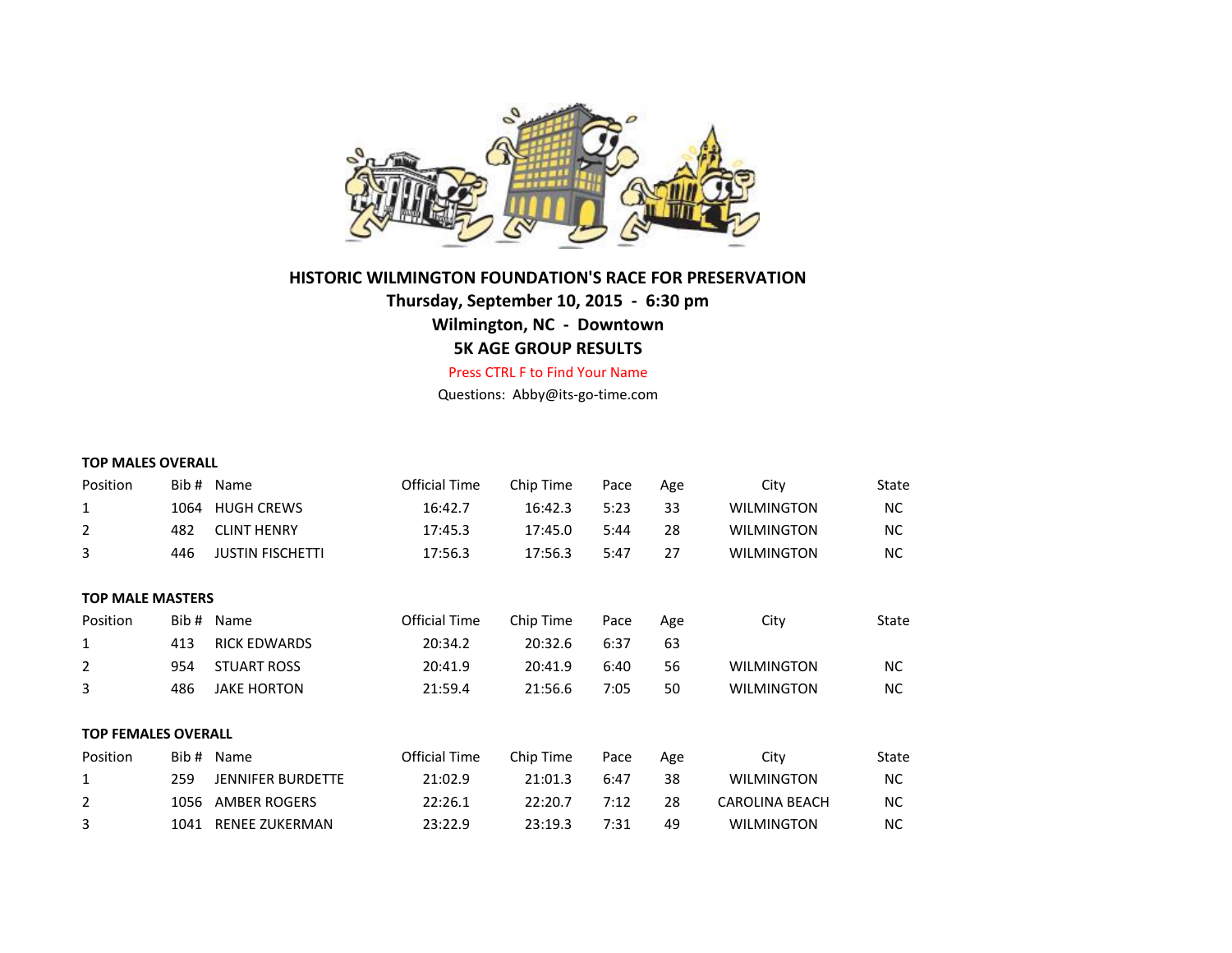#### **TOP FEMALE MASTERS**

| Position |      | Bib # Name            | Official Time | Chip Time | Pace | Age | Citv              | State |
|----------|------|-----------------------|---------------|-----------|------|-----|-------------------|-------|
| 1        | 496  | PATRICIA JONES        | 25:24.2       | 25:16.4   | 8:09 | 52  | <b>WILMINGTON</b> | ΝC    |
| 2        | 1051 | SHANNON TOMASSI       | 27:17.2       | 27:05.9   | 8:44 | 44  | <b>WILMINGTON</b> | NC    |
| -3       | 845  | <b>MARIA MCINTYRE</b> | 27:48.2       | 27:42.0   | 8:56 | 47  | <b>WILMINGTON</b> | NC    |

#### **MALE 19 & UNDER**

| Position | Bib # | Name                   | <b>Official Time</b> | Chip Time | Pace  | Age | City              | <b>State</b> |
|----------|-------|------------------------|----------------------|-----------|-------|-----|-------------------|--------------|
|          | 990   | <b>COOPER UHL</b>      | 23:47.6              | 23:42.2   | 7:39  | 8   | <b>WILMINGTON</b> | ΝC           |
| 2        | 870   | <b>CONERLY PRESTON</b> | 26:59.9              | 26:48.0   | 8:39  | 10  | <b>WILMINGTON</b> | ΝC           |
| 3        | 101   | <b>DEACON BALL</b>     | 29:11.1              | 29:11.1   | 9:25  | q   | <b>WILMINGTON</b> | ΝC           |
| 4        | 418   | <b>ALEX FERRETTI</b>   | 29:17.2              | 29:04.8   | 9:23  |     | <b>WILMINGTON</b> | <b>NC</b>    |
| 5        | 1079  | CALEB HEWETT           | 31:02.4              | 30:44.8   | 9:55  | 13  | <b>WILMINGTON</b> | ΝC           |
| 6        | 469   | <b>FISHER GOODWIN</b>  | 45:27.3              | 45:01.4   | 14:31 |     | <b>WILMINGTON</b> | ΝC           |

## **MALE 20 - 29**

| Position | Bib # | Name                    | <b>Official Time</b> | Chip Time | Pace  | Age | City              | State |
|----------|-------|-------------------------|----------------------|-----------|-------|-----|-------------------|-------|
| 1        | 1031  | <b>ANDREW WELLS</b>     | 21:21.4              | 21:21.4   | 6:53  | 26  | <b>WILMINGTON</b> | NC.   |
| 2        | 966   | <b>WILL SHAMBLEY</b>    | 21:42.1              | 21:37.9   | 6:58  | 29  |                   |       |
| 3        | 492   | <b>DALLAS JEFFUS</b>    | 21:43.1              | 21:43.1   | 7:00  | 29  | <b>WILMINGTON</b> | NC.   |
| 4        | 1052  | <b>MORGAN HUMPHREY</b>  | 22:34.6              | 22:34.6   | 7:17  | 22  | <b>WILMINGTON</b> | NC.   |
| 5        | 1061  | JONATHAN WARD           | 25:57.3              | 25:36.4   | 8:15  | 29  | LUMBERTON         | NC.   |
| 6        | 1077  | <b>RYAN SKRABAL</b>     | 26:36.7              | 26:36.7   | 8:35  | 24  | <b>WILMINGTON</b> | NC.   |
| 7        | 850   | <b>MATHEW MILLER</b>    | 26:53.3              | 26:32.1   | 8:34  | 29  |                   |       |
| 8        | 875   | <b>TRUCKER REYNOR</b>   | 27:38.6              | 27:38.6   | 8:55  | 25  |                   |       |
| 9        | 462   | <b>BILL FLYTHE</b>      | 30:24.2              | 30:09.4   | 9:44  | 29  |                   |       |
| 10       | 184   | <b>HANK BLANTON</b>     | 32:00.9              | 31:54.9   | 10:17 | 26  | <b>WILMINGTON</b> | NC.   |
| 11       | 1057  | <b>CAYLAN MCKAY</b>     | 32:35.8              | 32:22.0   | 10:26 | 26  | <b>WILMINGTON</b> | NC.   |
| 12       | 415   | <b>CAMERON FAULKNER</b> | 32:50.6              | 32:36.4   | 10:31 | 27  |                   |       |
| 13       | 718   | <b>DAVID KOSTYAL</b>    | 33:47.7              | 33:27.1   | 10:47 | 22  | <b>WILMINGTON</b> | NC.   |
| 14       | 860   | <b>ALEX PARKER</b>      | 34:47.4              | 34:22.9   | 11:05 | 26  | WILMINGTON        | NC.   |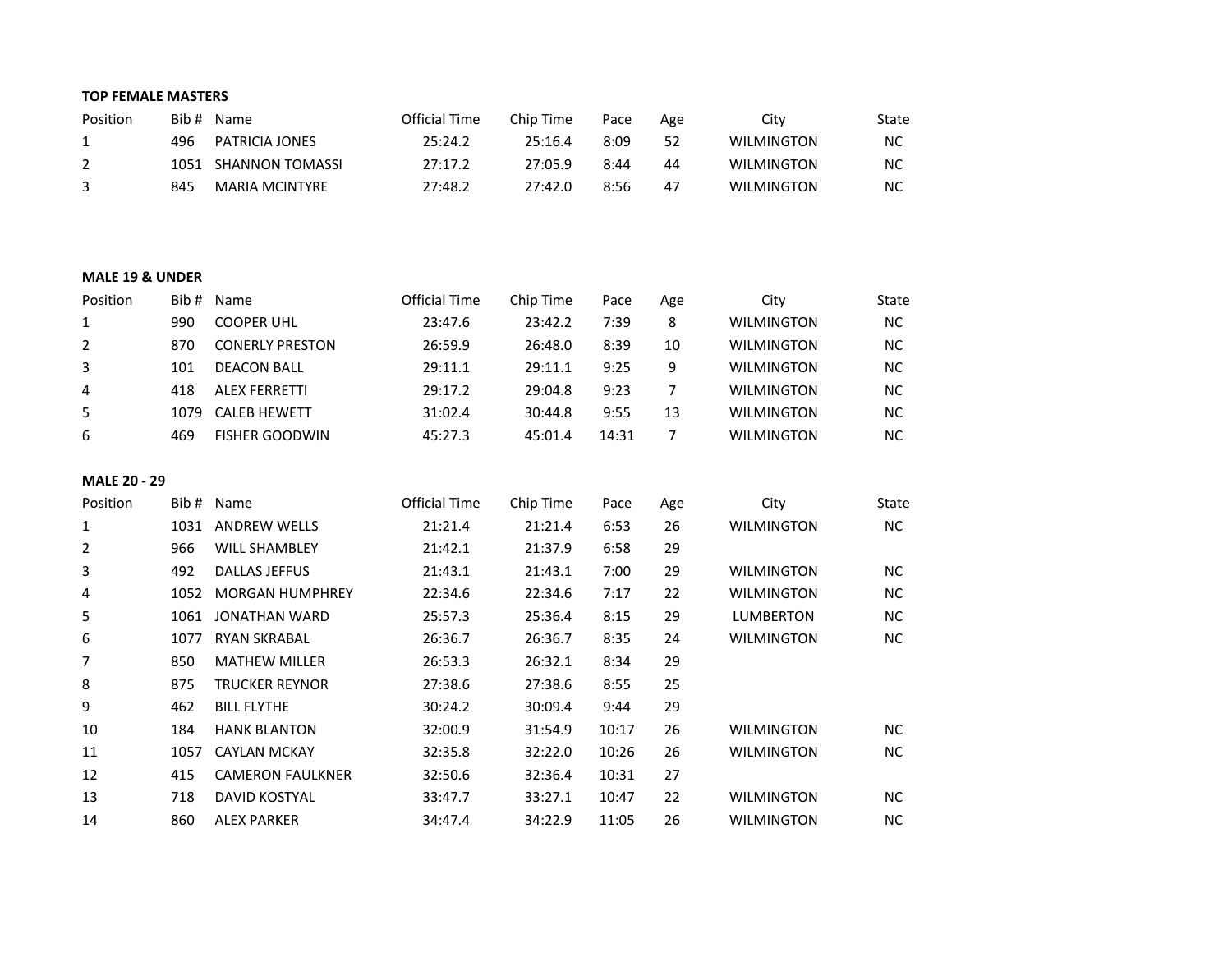## **MALE 30 - 39**

| Position            |      | Bib # Name             | <b>Official Time</b> | Chip Time | Pace  | Age | City                  | State     |
|---------------------|------|------------------------|----------------------|-----------|-------|-----|-----------------------|-----------|
| $\mathbf 1$         | 995  | <b>ROB WARD</b>        | 18:18.7              | 18:18.2   | 5:54  | 35  | <b>WILMINGTON</b>     | NC        |
| $\overline{2}$      | 1055 | DREW COOMBS            | 19:23.3              | 19:22.3   | 6:15  | 31  | <b>WILMINGTON</b>     | $NC$      |
| 3                   | 1059 | <b>MATT OATES</b>      | 20:11.1              | 20:11.1   | 6:31  | 36  | <b>WILMINGTON</b>     | <b>NC</b> |
| 4                   | 980  | PAUL THEISS            | 20:11.4              | 20:11.4   | 6:31  | 31  | <b>WILMINGTON</b>     | <b>NC</b> |
| 5                   | 1043 | <b>WES BROWN</b>       | 20:18.3              | 20:15.0   | 6:32  | 30  | <b>WILMINGTON</b>     | NC        |
| 6                   | 846  | PATRICK MCLOUGHLIN     | 20:44.9              | 20:44.9   | 6:41  | 31  | <b>WINNABOW</b>       | $NC$      |
| 7                   | 438  | <b>EDDIE FILSELL</b>   | 20:50.2              | 20:50.2   | 6:43  | 35  | <b>WIMINGTON</b>      | <b>NC</b> |
| 8                   | 975  | <b>DAVID STREB</b>     | 20:50.8              | 20:44.4   | 6:41  | 37  | <b>CAROLINA BEACH</b> | <b>NC</b> |
| 9                   | 973  | <b>IAN SMYTHE</b>      | 20:58.8              | 20:57.8   | 6:45  | 35  | LELAND                | <b>NC</b> |
| 10                  | 289  | <b>JAY CARMINE</b>     | 21:08.5              | 21:08.5   | 6:49  | 37  | LELAND                | NC        |
| 11                  | 386  | RICHARD DUVALL         | 22:14.5              | 22:14.5   | 7:10  | 34  | <b>WILMINGTON</b>     | <b>NC</b> |
| 12                  | 228  | <b>ALEX BOUKNIGHT</b>  | 23:27.6              | 23:27.6   | 7:34  | 30  |                       |           |
| 13                  | 1039 | <b>GEORGE ZAFIRIS</b>  | 24:02.0              | 24:02.0   | 7:45  | 34  | <b>WILMINGTON</b>     | NC        |
| 14                  | 1033 | <b>BEN WHITLOCK</b>    | 24:12.0              | 24:06.9   | 7:46  | 36  |                       |           |
| 15                  | 994  | <b>BLAIR WALTON</b>    | 24:27.8              | 24:23.1   | 7:52  | 34  | <b>WILMINGTON</b>     | <b>NC</b> |
| 16                  | 855  | <b>NICK MONROE</b>     | 25:01.0              | 24:54.3   | 8:02  | 31  | <b>WILMINGTON</b>     | <b>NC</b> |
| 17                  | 993  | <b>KENNY WALLER</b>    | 26:27.9              | 26:25.8   | 8:31  | 32  | <b>WILMINGTON</b>     | NC        |
| 18                  |      | 1047 COREY MOSS        | 26:32.2              | 26:32.2   | 8:34  | 34  | <b>WILMINGTON</b>     | $NC$      |
| 19                  | 1069 | <b>BARRETT EARNEY</b>  | 27:05.0              | 26:50.6   | 8:39  | 38  | <b>WILMINGTON</b>     | <b>NC</b> |
| 20                  | 1074 | <b>JEFF SWANSON</b>    | 27:56.1              | 27:36.3   | 8:54  | 38  | <b>WILMINGTON</b>     | NC        |
| 21                  | 487  | <b>CLINT HOWELL</b>    | 29:45.2              | 29:26.5   | 9:30  | 37  | <b>WIMINGTON</b>      | NC        |
| 22                  | 991  | <b>JASON VOGT</b>      | 30:50.6              | 30:46.3   | 9:55  | 36  | <b>WILMINGTON</b>     | $NC$      |
| 23                  | 1044 | <b>RYAN SKUCE</b>      | 30:59.6              | 30:44.5   | 9:55  | 35  | <b>WILMINGTON</b>     | <b>NC</b> |
| 24                  | 319  | <b>STEPHEN DAY</b>     | 31:22.1              | 31:13.5   | 10:04 | 33  | <b>WILMINGTON</b>     | <b>NC</b> |
| 25                  | 365  | <b>STEPHEN DONLEY</b>  | 32:34.5              | 32:16.1   | 10:25 | 30  | <b>WIMINGTON</b>      | <b>NC</b> |
| 26                  | 1045 | <b>ERICK MELIHER</b>   | 32:37.6              | 32:35.6   | 10:31 | 35  | <b>WILMINGTON</b>     | NC        |
| 27                  | 495  | JOSEPH JONES           | 33:53.3              | 33:41.1   | 10:52 | 33  | <b>WILMINGTON</b>     | <b>NC</b> |
| 28                  | 959  | <b>BRANDON ROWLETT</b> | 34:04.6              | 33:48.2   | 10:54 | 37  |                       |           |
| 29                  | 853  | <b>ROBERT MILLER</b>   | 39:51.9              | 39:33.5   | 12:45 | 39  | <b>WILMINGTON</b>     | <b>NC</b> |
|                     |      |                        |                      |           |       |     |                       |           |
| <b>MALE 40 - 49</b> |      |                        |                      |           |       |     |                       |           |
| Position            |      | Bib # Name             | <b>Official Time</b> | Chip Time | Pace  | Age | City                  | State     |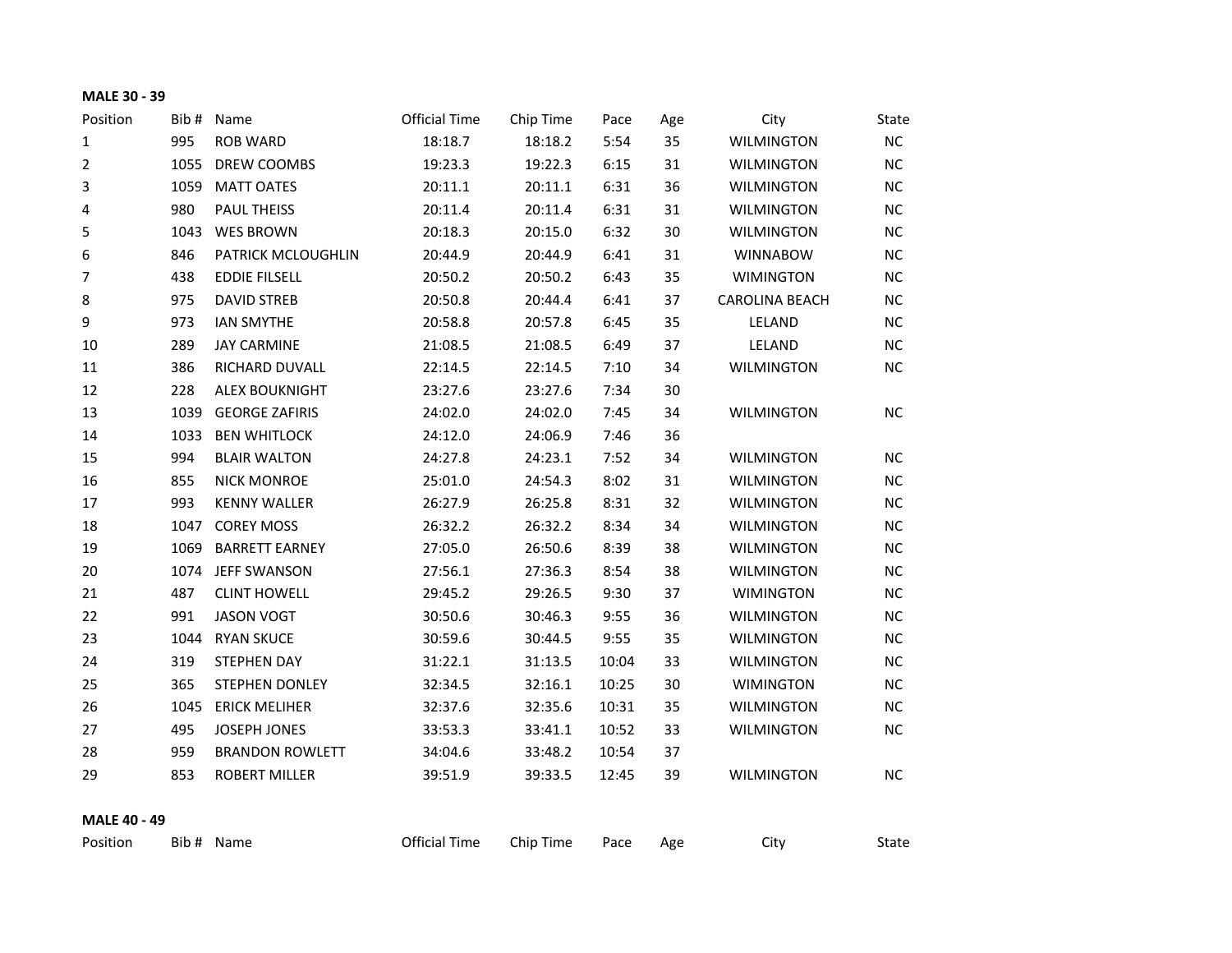| $1\,$               |      | 1037 ANDREW WILSON      | 22:44.3              | 22:41.0   | 7:19  | 44  | <b>WILMINGTON</b>       | <b>NC</b> |
|---------------------|------|-------------------------|----------------------|-----------|-------|-----|-------------------------|-----------|
| $\overline{2}$      | 967  | <b>TIM SHAUGHNESSY</b>  | 23:46.1              | 23:42.4   | 7:39  | 42  | <b>WILMINGTON</b>       | NC        |
| 3                   | 1058 | <b>GREG BARBER</b>      | 24:33.5              | 24:27.6   | 7:53  | 40  | <b>CAROLINA BEACH</b>   | <b>NC</b> |
| 4                   | 1063 | <b>RUNSLO WALKSALOT</b> | 24:40.9              | 24:40.9   | 7:57  | 44  | <b>HAMPSTEAD</b>        | <b>NC</b> |
| 5                   | 1065 | <b>BRYAN METZGER</b>    | 25:30.4              | 25:16.0   | 8:09  | 46  | <b>WILMINGTON</b>       | NC        |
| 6                   | 963  | <b>ROBERT SMITH</b>     | 25:33.8              | 25:30.7   | 8:14  | 46  | <b>WILMINGTON</b>       | <b>NC</b> |
| $\overline{7}$      | 847  | <b>ERIC MERCER</b>      | 27:02.7              | 26:50.6   | 8:39  | 40  |                         |           |
| 8                   | 962  | <b>MIKE RUWE</b>        | 27:24.9              | 27:15.4   | 8:47  | 44  | <b>WILMINGTON</b>       | <b>NC</b> |
| 9                   | 1030 | <b>KEVIN WELCH</b>      | 28:20.8              | 28:20.8   | 9:08  | 40  |                         |           |
| 10                  | 484  | <b>MATT HERRINGTON</b>  | 28:29.5              | 28:18.0   | 9:08  | 44  | <b>WIMINGTON</b>        | <b>NC</b> |
| 11                  | 1071 | <b>PATRICK SMITH</b>    | 28:34.2              | 28:18.7   | 9:08  | 45  | <b>WILMINGTON</b>       | $NC$      |
| 12                  | 308  | <b>KEVIN CONNINGTON</b> | 28:39.9              | 28:26.9   | 9:10  | 43  | <b>WILMINGTON</b>       | <b>NC</b> |
| 13                  | 1049 | <b>BOBBY PERRY</b>      | 29:09.7              | 28:47.6   | 9:17  | 42  | HAMPSTEAD               | <b>NC</b> |
| 14                  | 72   | <b>DAVID BALL</b>       | 29:16.4              | 29:03.6   | 9:22  | 44  | <b>WILMINGTON</b>       | <b>NC</b> |
| 15                  | 485  | <b>GEORGE HOLLEN</b>    | 29:38.0              | 29:38.0   | 9:34  | 41  | <b>WIMINGTON</b>        | <b>NC</b> |
| 16                  | 1060 | <b>PATRICK CARROLL</b>  | 29:50.6              | 29:42.1   | 9:35  | 40  | <b>WILMINGTON</b>       | <b>NC</b> |
| 17                  | 461  | <b>SAMMY FLOWERS</b>    | 29:57.8              | 29:39.8   | 9:34  | 46  | <b>CASTLE HAYNE</b>     | NC        |
| 18                  | 874  | <b>JOHN REESE</b>       | 33:21.3              | 33:07.8   | 10:41 | 42  |                         |           |
| 19                  | 480  | <b>GARY HAYMES</b>      | 44:01.5              | 43:42.0   | 14:06 | 49  |                         |           |
| <b>MALE 50 - 59</b> |      |                         |                      |           |       |     |                         |           |
| Position            |      | Bib # Name              | <b>Official Time</b> | Chip Time | Pace  | Age | City                    | State     |
| $1\,$               | 992  | <b>ROB WAGNER</b>       | 24:48.6              | 24:40.9   | 7:57  | 51  |                         |           |
| 2                   | 490  | <b>HOWARD JAY</b>       | 26:34.3              | 26:24.8   | 8:31  | 59  | <b>GLENWOOD SPRINGS</b> | COLORADO  |
| 3                   | 971  | STEPHEN SKRABAL         | 26:34.9              | 26:26.1   | 8:32  | 53  | <b>WILMINGTON</b>       | NC        |
| 4                   | 969  | <b>STAN SHERMAN</b>     | 27:02.2              | 26:47.0   | 8:38  | 56  | <b>WILMINGTON</b>       | <b>NC</b> |
| 5                   | 864  | <b>PATRICK PEARCE</b>   | 27:54.7              | 27:50.1   | 8:59  | 59  | <b>WILSON</b>           | <b>NC</b> |
| 6                   | 858  | <b>GEORGE MYERS</b>     | 29:12.9              | 28:52.9   | 9:19  | 58  |                         |           |
| 7                   | 71   | <b>RAY BAKER</b>        | 33:04.4              | 32:49.3   | 10:35 | 58  | <b>WILNINGTON</b>       | NC        |
| 8                   | 1054 | <b>DAVID BLUE</b>       | 36:06.1              | 36:06.1   | 11:39 | 53  | WILMINGTON              | <b>NC</b> |
| 9                   | 1076 | <b>WILLIAM COLLINS</b>  | 36:12.9              | 35:50.9   | 11:34 | 51  | <b>WILMINGTON</b>       | <b>NC</b> |
| 10                  | 985  | <b>DAVID TOMA</b>       | 38:30.7              | 38:06.1   | 12:17 | 57  |                         |           |
| 11                  | 476  | ROLAND HAMBY            | 57:35.6              | 57:07.2   | 18:25 | 54  | <b>WILMINGTON</b>       | <b>NC</b> |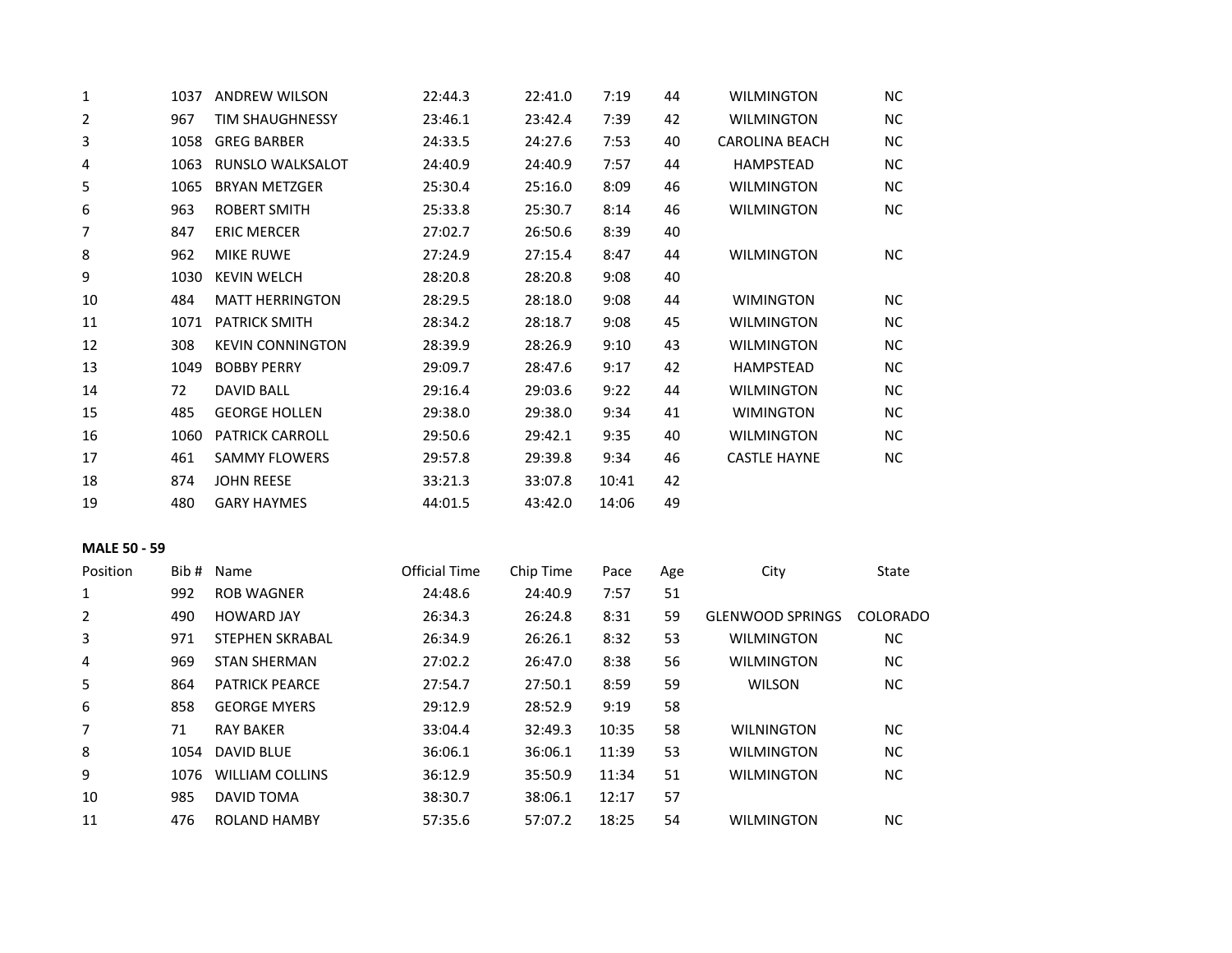| Position                     |      | Bib # Name            | <b>Official Time</b> | Chip Time | Pace  | Age              | City              | State     |
|------------------------------|------|-----------------------|----------------------|-----------|-------|------------------|-------------------|-----------|
| $\mathbf{1}$                 | 64   | <b>BILL ATWILL</b>    | 38:04.9              | 38:04.9   | 12:17 | 68               | <b>WILMINGTON</b> | NC        |
| 2                            | 387  | <b>CHUCK EARNEY</b>   | 38:51.0              | 38:32.8   | 12:26 | 68               |                   |           |
| 3                            | 833  | DONALD LAMARRE        | 39:21.7              | 39:08.0   | 12:37 | 85               | <b>WILMINGTON</b> | <b>NC</b> |
| 4                            | 1000 | <b>ANTHONY WATSON</b> | 41:47.6              | 41:31.3   | 13:24 | 73               | <b>WILMINGTON</b> | <b>NC</b> |
| 5                            | 356  | ROBERT DOLEMAN        | 47:50.1              | 47:50.1   | 15:26 | 79               | <b>WILMINGTON</b> | NC        |
|                              |      |                       |                      |           |       |                  |                   |           |
| <b>FEMALE 19 &amp; UNDER</b> |      |                       |                      |           |       |                  |                   |           |
| Position                     |      | Bib # Name            | <b>Official Time</b> | Chip Time | Pace  | Age              | City              | State     |
| 1                            | 859  | <b>WHITNEY NOBLE</b>  | 33:48.4              | 33:27.3   | 10:47 | 19               | <b>WILMINGTON</b> | $NC$      |
| 2                            | 494  | <b>CHELSEA JONES</b>  | 49:32.4              | 49:05.9   | 15:50 | $\boldsymbol{6}$ | <b>WILMINGTON</b> | NC        |
|                              |      |                       |                      |           |       |                  |                   |           |
| <b>FEMALE 20 - 29</b>        |      |                       |                      |           |       |                  |                   |           |
| Position                     | Bib# | Name                  | <b>Official Time</b> | Chip Time | Pace  | Age              | City              | State     |
| $\mathbf{1}$                 | 327  | <b>GIULIA DEEM</b>    | 25:57.2              | 25:34.6   | 8:15  | 21               |                   |           |
| 2                            | 851  | <b>MELISSA MILLER</b> | 26:53.1              | 26:31.6   | 8:33  | 28               |                   |           |
| 3                            | 873  | LAUREN RAUTENKRANZ    | 27:07.2              | 27:07.2   | 8:45  | 23               |                   |           |
| 4                            | 965  | LAUREL SHAMBLEY       | 28:19.0              | 28:14.8   | 9:06  | 26               |                   |           |
| 5                            | 843  | LAUREN MCASKILL       | 28:34.9              | 28:20.2   | 9:08  | 28               | <b>DURHAM</b>     | <b>NC</b> |
| 6                            | 1048 | <b>SAMANTHA WYERS</b> | 29:16.0              | 29:02.5   | 9:22  | 20               | <b>WILMINGTON</b> | NC        |
| 7                            | 447  | <b>MARY FISH</b>      | 30:07.0              | 29:48.3   | 9:37  | 28               | <b>WILMINGTON</b> | <b>NC</b> |
| $\,8\,$                      | 47   | NICOLE ANDERSON       | 30:38.3              | 30:27.6   | 9:49  | 27               |                   |           |
| $\boldsymbol{9}$             | 474  | <b>CHELSI HAEFELE</b> | 31:15.7              | 31:02.7   | 10:01 | 24               |                   |           |
| 10                           | 479  | <b>JESSICA HAYES</b>  | 31:25.8              | 31:06.9   | 10:02 | 27               | <b>WILMINGTON</b> | <b>NC</b> |
| $11\,$                       | 1081 | JACKIE ANDERSON       | 32:43.3              | 32:16.5   | 10:25 | 22               | <b>WILMINGTON</b> | $NC$      |
| 12                           | 181  | <b>IVEY BLAIR</b>     | 33:23.4              | 33:03.7   | 10:40 | 22               | WALLACE           | <b>NC</b> |
| 13                           | 861  | <b>NOELLE PARKER</b>  | 34:46.0              | 34:21.8   | 11:05 | 26               | <b>WILMINGTON</b> | NC        |
| 14                           | 979  | <b>MELINDA THEISS</b> | 36:15.7              | 36:15.7   | 11:42 | 29               | <b>WILMINGTON</b> | <b>NC</b> |
| 15                           | 840  | <b>TASHA MARTIN</b>   | 37:15.2              | 37:15.2   | 12:01 | 27               | <b>WILMINGTON</b> | <b>NC</b> |
| 16                           | 1078 | <b>STACIE MINCA</b>   | 38:23.1              | 38:05.2   | 12:17 | 29               | <b>WILMINGTON</b> | <b>NC</b> |
| 17                           | 999  | <b>VICTORIA WARD</b>  | 38:37.4              | 38:14.7   | 12:20 | 22               |                   |           |
| 18                           | 614  | <b>MORGAN KING</b>    | 38:42.5              | 38:20.0   | 12:22 | 22               | <b>WILMINGTON</b> | <b>NC</b> |
| 19                           | 1066 | ANYA KOGAN            | 40:30.1              | 40:20.2   | 13:01 | 20               | <b>WILMINGTON</b> | <b>NC</b> |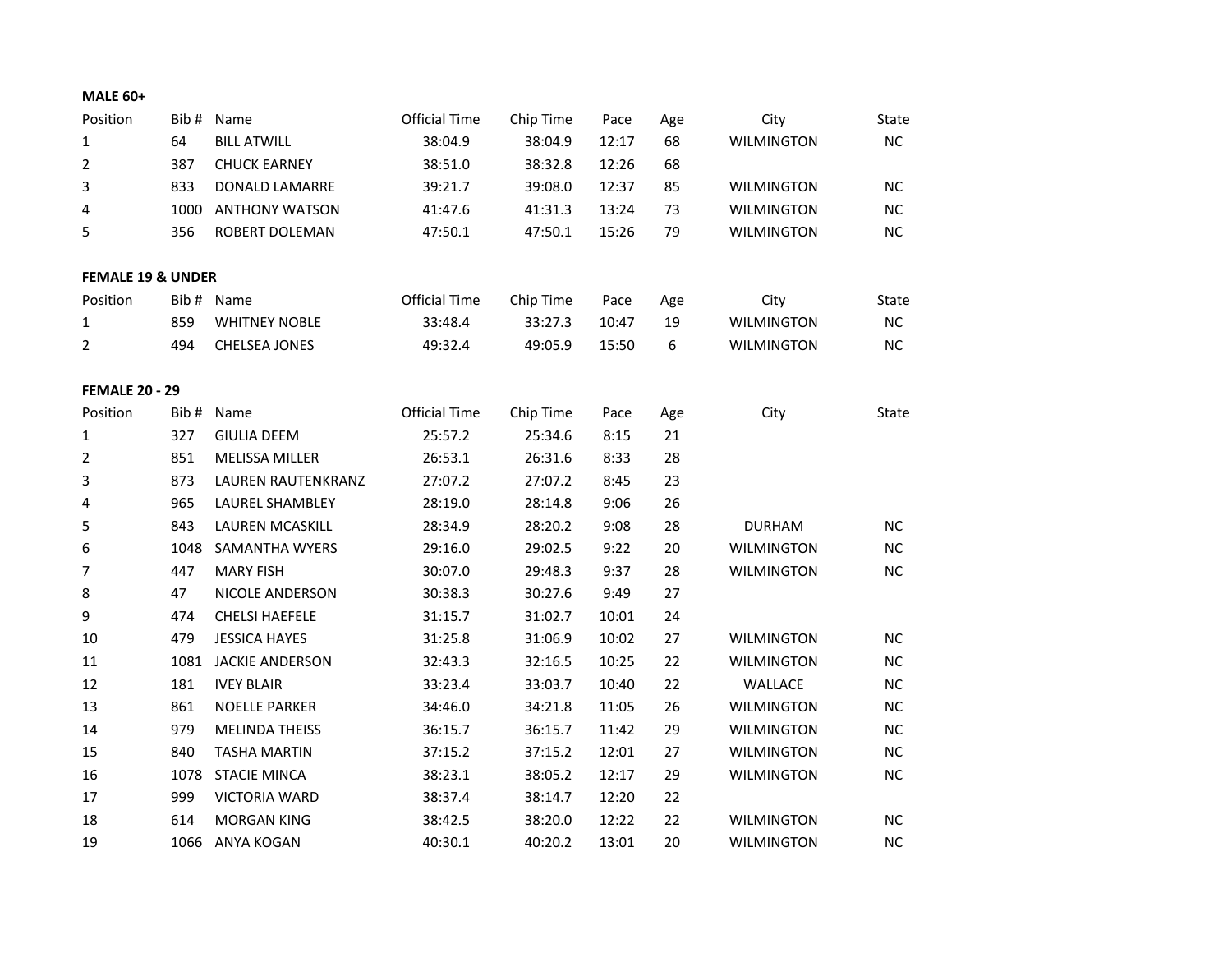## **FEMALE 30 - 39**

| Position              | Bib # | Name                       | <b>Official Time</b> | Chip Time | Pace  | Age | City                  | State           |
|-----------------------|-------|----------------------------|----------------------|-----------|-------|-----|-----------------------|-----------------|
| 1                     | 489   | <b>ERIN JACKSON</b>        | 24:18.5              | 24:15.5   | 7:49  | 35  | <b>WILMINGTON</b>     | NC              |
| $\overline{2}$        | 976   | <b>KATE SULLIVAN</b>       | 24:40.4              | 24:40.4   | 7:57  | 38  | <b>CAROLINA BEACH</b> | NC              |
| 3                     | 35    | <b>ALLISON ALTVATER</b>    | 25:13.2              | 25:10.2   | 8:07  | 30  | <b>WILMINGTON</b>     | NC              |
| 4                     | 832   | <b>MEGAN LABEAU</b>        | 25:22.7              | 25:22.7   | 8:11  | 35  | <b>WILMINGTON</b>     | <b>NC</b>       |
| 5                     | 1068  | <b>TONYA EZZELLE</b>       | 25:36.9              | 25:24.7   | 8:12  | 35  | <b>WILMINGTON</b>     | $NC$            |
| 6                     | 475   | SARAH HALLENBECK           | 25:48.6              | 25:48.6   | 8:19  | 39  | <b>WILMINGTON</b>     | NC              |
| 7                     |       | 1032 SUSAN WESTBERRY       | 26:34.6              | 26:26.6   | 8:32  | 38  | <b>WILMINGTON</b>     | NC              |
| 8                     | 865   | <b>ERICA PELINSKI</b>      | 27:05.5              | 27:00.9   | 8:43  | 30  | <b>WILMINGTON</b>     | $NC$            |
| 9                     | 466   | <b>EMILY FOSTER</b>        | 27:08.0              | 26:48.8   | 8:39  | 31  | SCOTTSVILLE           | <b>KENTUCKY</b> |
| 10                    | 978   | NICOLE TERRELL             | 27:11.2              | 27:06.7   | 8:45  | 31  | HAMPSTEAD             | <b>NC</b>       |
| 11                    | 295   | <b>CHRISTINA CLAIR</b>     | 27:18.0              | 27:18.0   | 8:48  | 30  | <b>WILMINGTON</b>     | <b>NC</b>       |
| 12                    | 481   | <b>CHRISTINE HENNESSEY</b> | 30:09.4              | 29:47.1   | 9:36  | 33  |                       |                 |
| 13                    | 961   | <b>DANA RUWE</b>           | 31:02.5              | 30:57.4   | 9:59  | 34  | <b>WILMINGTON</b>     | <b>NC</b>       |
| 14                    | 1080  | <b>LAUREN GRIFFINHUNT</b>  | 31:14.3              | 31:14.3   | 10:05 | 32  | <b>WILMINGTON</b>     | NC              |
| 15                    | 1046  | MICHELLE CALDWELL          | 32:41.0              | 32:34.1   | 10:30 | 35  | <b>WILMINGTON</b>     | <b>NC</b>       |
| 16                    | 497   | <b>VALERIE JONES</b>       | 32:54.1              | 32:41.6   | 10:33 | 30  | <b>WILMINGTON</b>     | <b>NC</b>       |
| 17                    | 982   | <b>EMILY THOMAS</b>        | 33:06.0              | 32:45.9   | 10:34 | 32  | <b>WILMINGTON</b>     | <b>NC</b>       |
| 18                    | 235   | MICHELLE BRITT             | 33:57.7              | 33:57.7   | 10:57 | 37  | LELAND                | NC              |
| 19                    | 878   | <b>ERIN ROBERTS</b>        | 34:49.7              | 34:49.7   | 11:14 | 31  |                       |                 |
| 20                    | 842   | <b>KATE MATTOCKS</b>       | 36:15.5              | 35:48.8   | 11:33 | 31  | <b>WILMINGTON</b>     | <b>NC</b>       |
| 21                    | 983   | <b>HILLARY THOMAS</b>      | 37:32.0              | 37:11.2   | 11:59 | 35  | <b>WILMINGTON</b>     | <b>NC</b>       |
| 22                    | 1034  | <b>HOLLY WILCHER</b>       | 39:20.0              | 38:51.3   | 12:32 | 37  | <b>WILMINGTON</b>     | <b>NC</b>       |
| 23                    | 835   | <b>JENNIFER LIVINGSTON</b> | 40:28.6              | 40:11.8   | 12:58 | 36  | <b>WILMINGTON</b>     | NC              |
| 24                    | 310   | <b>COURTNIE COUGHLIN</b>   | 40:31.7              | 40:02.2   | 12:55 | 34  | LELAND                | NC              |
| 25                    | 866   | <b>CANDACE POFF</b>        | 41:14.2              | 41:14.2   | 13:18 | 30  |                       |                 |
| 26                    | 964   | <b>LAUREN SEGUR</b>        | 41:14.3              | 40:57.0   | 13:13 | 30  |                       |                 |
| <b>FEMALE 40 - 49</b> |       |                            |                      |           |       |     |                       |                 |
| Position              |       | Bib # Name                 | <b>Official Time</b> | Chip Time | Pace  | Age | City                  | State           |
| $\mathbf{1}$          | 493   | KIMBERLY JESSUP            | 28:07.3              | 28:01.7   | 9:02  | 42  | <b>WILMINGTON</b>     | NC              |
| 2                     | 972   | <b>KRISTINE SMITH</b>      | 28:35.9              | 28:09.0   | 9:05  | 43  | <b>WILMINGTON</b>     | NC              |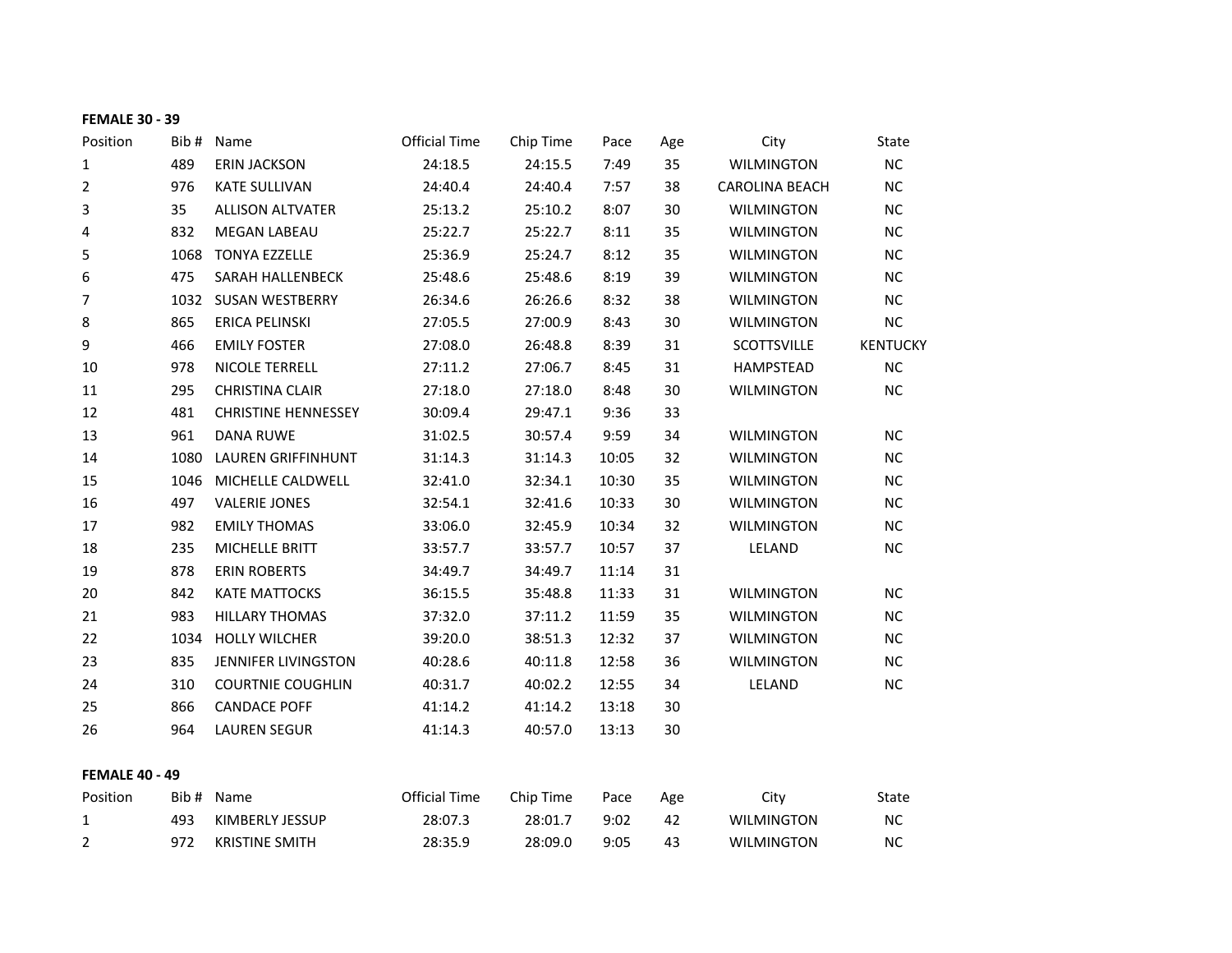| 3                     | 880  | <b>ELISHA ROITHNER</b>      | 29:10.1              | 29:10.1   | 9:25  | 42  | <b>WILMINGTON</b>       | <b>NC</b> |
|-----------------------|------|-----------------------------|----------------------|-----------|-------|-----|-------------------------|-----------|
| 4                     | 483  | <b>ELIZABETH HERRINGTON</b> | 30:05.1              | 29:53.7   | 9:38  | 42  | <b>WIMINGTON</b>        | <b>NC</b> |
| 5                     | 974  | PAM SOLARI                  | 31:25.4              | 31:02.5   | 10:01 | 45  |                         |           |
| 6                     | 876  | <b>CANDACE RHODES</b>       | 31:42.9              | 31:16.9   | 10:05 | 45  | <b>WILMINGTON</b>       | NC        |
| $\overline{7}$        | 871  | <b>NANCY PRESTON</b>        | 32:01.1              | 32:01.1   | 10:20 | 42  | <b>WILMINGTON</b>       | NC        |
| 8                     | 436  | <b>CHRISTI FERRETTI</b>     | 33:27.4              | 33:27.4   | 10:47 | 40  | <b>WILMINGTON</b>       | NC        |
| 9                     | 1070 | <b>ANNE PEMBERTON</b>       | 34:41.5              | 34:12.6   | 11:02 | 40  | <b>WILMINGTON</b>       | <b>NC</b> |
| $10\,$                | 958  | <b>AMY ROWLETT</b>          | 35:03.1              | 34:47.7   | 11:13 | 45  |                         |           |
| 11                    |      | 1072 STEPHANIE SMITH        | 38:50.7              | 38:33.0   | 12:26 | 40  | <b>WILMINGTON</b>       | NC        |
| 12                    | 290  | <b>ALICE CARNEY</b>         | 39:07.6              | 38:44.2   | 12:30 | 48  | <b>WILMINGTON</b>       | <b>NC</b> |
| 13                    | 500  | <b>BECKY KING</b>           | 39:32.2              | 39:07.7   | 12:37 | 45  |                         |           |
| 14                    | 1067 | <b>OLGA KOGAN</b>           | 40:30.0              | 40:19.9   | 13:00 | 49  | <b>WILMINGTON</b>       | NC        |
| 15                    | 1050 | <b>AIMEE PERRY</b>          | 42:42.8              | 42:24.5   | 13:41 | 43  | <b>HAMPSTEAD</b>        | <b>NC</b> |
| 16                    | 470  | <b>SARA GOODWIN</b>         | 45:22.5              | 45:22.5   | 14:38 | 42  | <b>WILMINGTON</b>       | <b>NC</b> |
| 17                    | 868  | <b>BLAIRE POSTMAN</b>       | 48:05.6              | 47:15.3   | 15:15 | 45  |                         |           |
| 18                    | 986  | <b>CHRISTA TOMKINS</b>      | 49:31.8              | 49:05.6   | 15:50 | 42  | <b>WILMINGTON</b>       | <b>NC</b> |
| 19                    | 478  | <b>ANITA HARRELL</b>        | 49:32.4              | 49:06.3   | 15:50 | 41  | <b>WILMINGTON</b>       | NC        |
| <b>FEMALE 50 - 59</b> |      |                             |                      |           |       |     |                         |           |
| Position              |      | Bib # Name                  | <b>Official Time</b> | Chip Time | Pace  | Age | City                    | State     |
| 1                     | 400  | <b>CATHERINE EDMONDS</b>    | 28:48.9              | 28:38.1   | 9:14  | 54  | <b>WILMINGTON</b>       | NC        |
| $\overline{2}$        |      | 1062 LORI HASKING           | 31:11.9              | 31:11.9   | 10:04 | 51  | <b>WILMINGTON</b>       | <b>NC</b> |
| 3                     | 984  | <b>JILL TIMBERS</b>         | 32:14.1              | 31:53.3   | 10:17 | 58  | <b>WILMINGTON</b>       | <b>NC</b> |
| 4                     | 414  | <b>MARY FARNHAM</b>         | 32:48.1              | 32:27.9   | 10:28 | 55  | <b>WILMINGTON</b>       | <b>NC</b> |
| 5                     | 970  | <b>KIM SHOLAR</b>           | 33:20.6              | 33:20.6   | 10:45 | 53  | <b>WILMINGTON</b>       | NC        |
| 6                     | 491  | <b>MARY JAY</b>             | 35:47.6              | 35:30.9   | 11:27 | 59  | <b>GLENWOOD SPRINGS</b> | COLORADO  |
| 7                     | 968  | <b>KAREN SHERMAN</b>        | 36:09.1              | 36:09.1   | 11:40 | 55  | <b>WILMINGTON</b>       | <b>NC</b> |
| 8                     | 1075 | <b>SUSAN COLLINS</b>        | 36:12.7              | 35:50.2   | 11:34 | 54  | <b>WILMINGTON</b>       | NC        |
| 9                     |      | 1073 BECKY ODANIELL         | 38:50.7              | 38:32.2   | 12:26 | 51  | <b>WILMINGTON</b>       | <b>NC</b> |
| $10\,$                |      | 1012 KATHY WEBB             | 45:18.5              | 45:18.5   | 14:37 | 52  | <b>WILMINGTON</b>       | NC        |
| 11                    |      | 1053 REBECCA BLUE           | 56:42.7              | 56:42.7   | 18:17 | 50  | WILMINGTON              | <b>NC</b> |
| FEMALE 60+            |      |                             |                      |           |       |     |                         |           |
| Position              |      | Bib # Name                  | <b>Official Time</b> | Chip Time | Pace  | Age | City                    | State     |
|                       |      |                             |                      |           |       |     |                         |           |